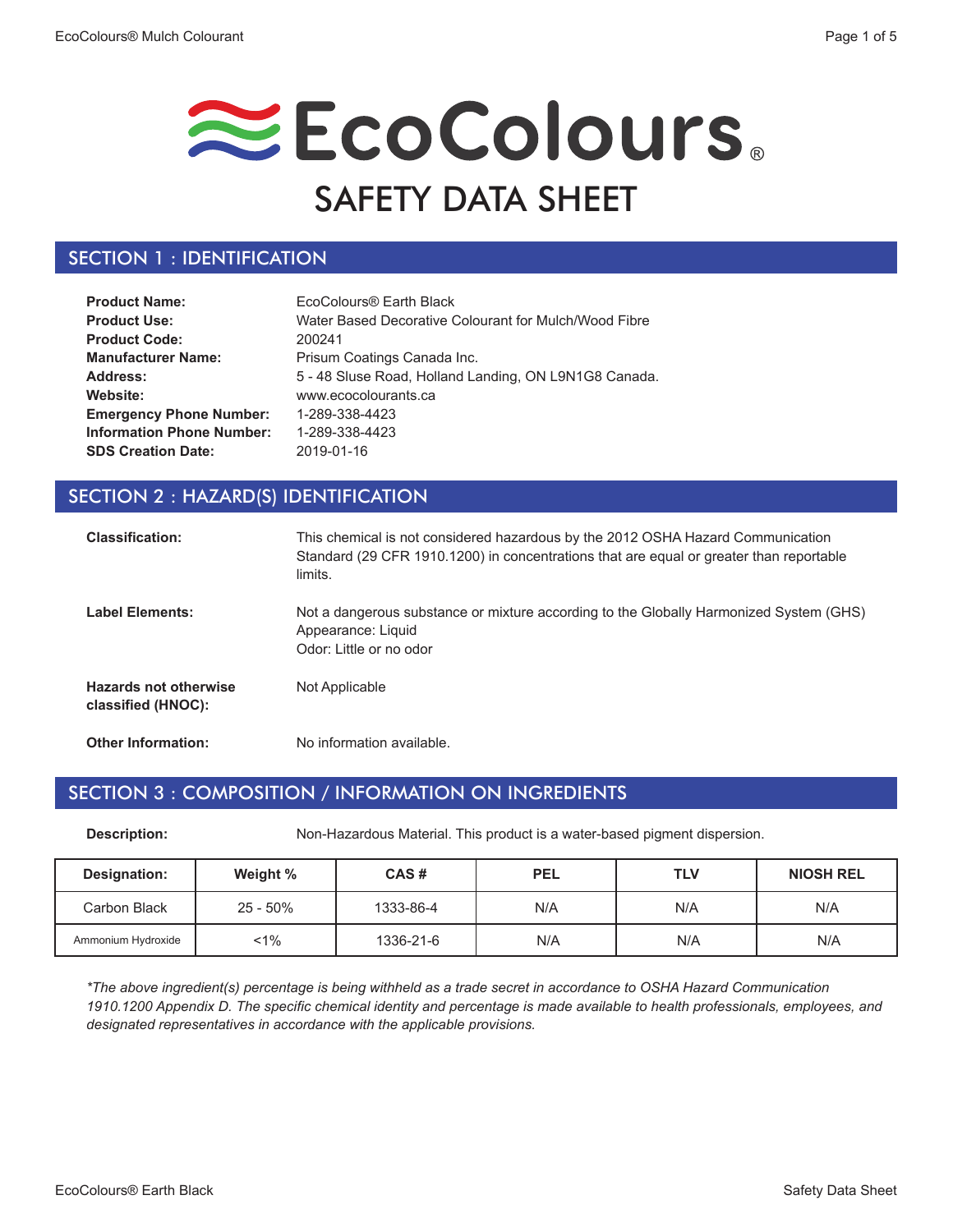# SECTION 4 : FIRST AID MEASURES

| <b>General Advice:</b>     | No hazards which require special first aid measures.                                                                                 |
|----------------------------|--------------------------------------------------------------------------------------------------------------------------------------|
| <b>Eve Contact:</b>        | Immediately flush eyes with plenty of water for at least 15 minutes. If irritation develops,<br>consult a physician.                 |
| <b>Skin Contact:</b>       | Flush contaminated skin with plenty of water. Consult a physician if irritation develops.                                            |
| Inhalation:                | Move exposed person to fresh air. If irritation persists, get medical attention promptly.                                            |
| Ingestion:                 | Do not induce vomiting. If victim is conscious, rinse mouth and give plenty of water to drink.<br>Get medical attention immediately. |
| <b>Notes To Physician:</b> | Treat symtomatically (decontamination, vital functions).                                                                             |

# SECTION 5 : FIRE-FIGHTING MEASURES

| <b>Suitable Extinguishing</b><br>Media:                                                             | Water spray, dry powder, foam, carbon dioxide. Use extinguishing measures that are appropri-<br>ate to local circumstances and the surrounding environment. |
|-----------------------------------------------------------------------------------------------------|-------------------------------------------------------------------------------------------------------------------------------------------------------------|
| <b>Protective Equipment And</b><br><b>Precautions For Firefighters:</b>                             | As in any fire, wear self-contained breathing apparatus pressure-demand, MSHA/NIOSH<br>(approved or equivalent) and full protective gear.                   |
| <b>Specific Hazards Arising</b><br><b>From The Chemical:</b>                                        | Closed containers may rupture if exposed to fire or extreme heat.                                                                                           |
| <b>Sensitivity To Mechanical</b><br>Impact:                                                         | <b>No</b>                                                                                                                                                   |
| <b>Sensitivity To Static</b><br>Discharge:                                                          | <b>No</b>                                                                                                                                                   |
| <b>Flash Point Data</b><br>Flash Point (°F):<br>Flash Point (°C):<br><b>Flash Point Method:</b>     | Not applicable<br>Not applicable<br>Not applicable                                                                                                          |
| <b>Flammability Limits In Air</b><br><b>Lower Explosion Limit:</b><br><b>Upper Explosion Limit:</b> | Not applicable<br>Not applicable                                                                                                                            |
| Health: 1<br><b>NFPA</b>                                                                            | Flammability: 0<br>Instability: 0<br>Special: Not applicable                                                                                                |
| <b>NFPA Legend</b><br>0 - Not Hazardous<br>1 - Slightly<br>2 - Moderate<br>$3 - High$<br>4 - Severe |                                                                                                                                                             |

The ratings assigned are only suggested ratings, the contractor/employer has ultimate responsibilities for NFPA ratings where this system is used.

Additional information regarding the NFPA rating system is available from the National Fire Protection Agency (NFPA) at www.nfpa.org.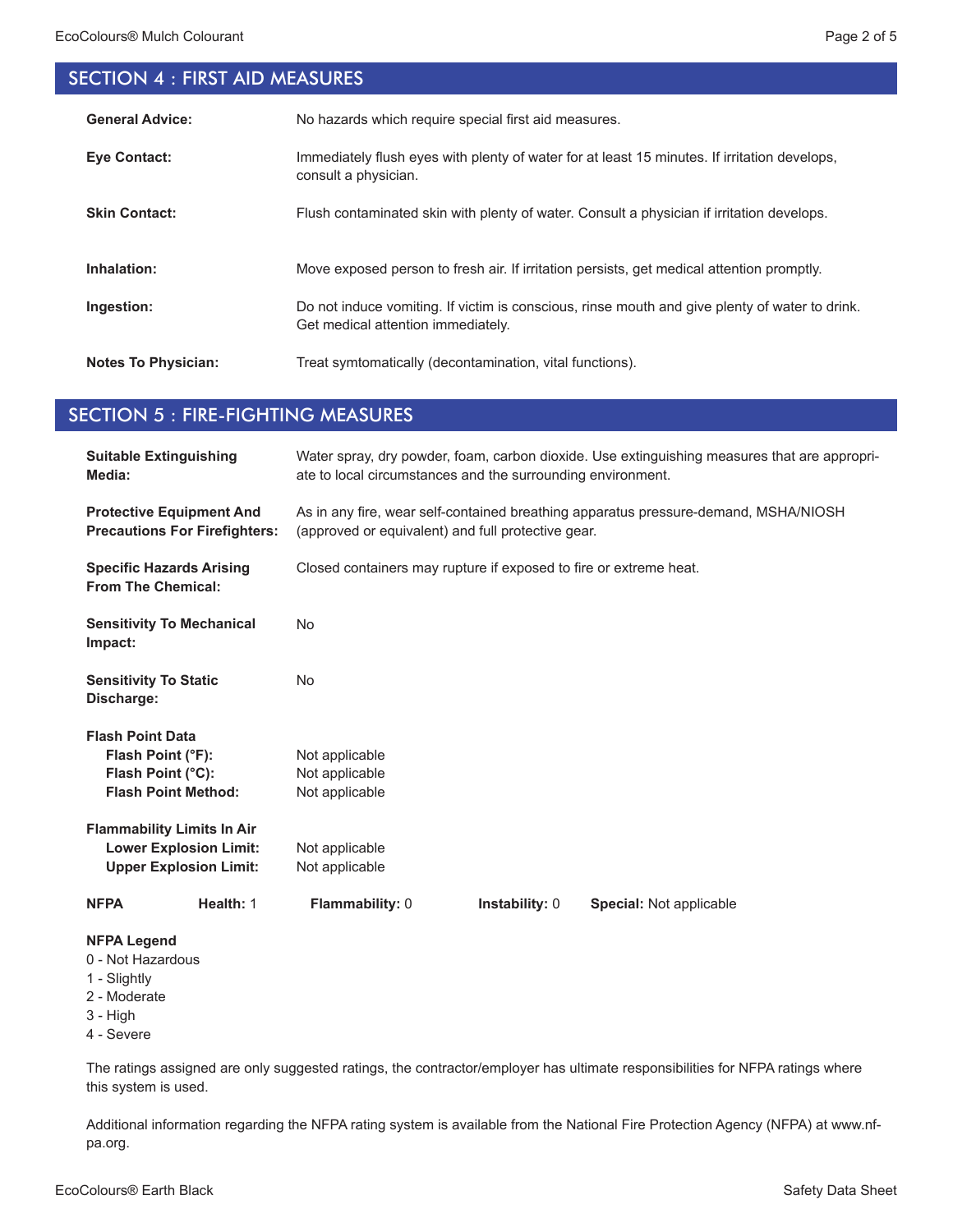May be slippery when wet. Use caution during cleanup, use personal protective clothing, avoid contact with skin, eyes and clothing. Squeegee or broom spilled material and dispose in accordance with all local, provincial/state and federal regulations. Spills may be absorbed by an absorbent material (e.g. sand, sawdust, general-purpose binder, kieselguhr) and dispose as solid waste according to your local, provincial/state and federal regulations. Clean up spills immediately observing precautions in the protective equipment section. Place into a suitable container for disposal. Provide ventilation. After removal, flush spill area with soap and water to remove trace residue.

**Larger spills:** Dike spillage. Pump off product.

**Environmental precautions:** Do not discharge into the subsoil/soil. Do not discharge into drains/surface waters/groundwater.

#### SECTION 7 : HANDLING AND STORAGE

| Handling:                                 | Use with adequate ventilation. Avoid breathing vapor and contact with eyes, skin and clothing.                                                                                                                                                                    |
|-------------------------------------------|-------------------------------------------------------------------------------------------------------------------------------------------------------------------------------------------------------------------------------------------------------------------|
| Storage:                                  | Store in a cool, dry, well ventilated area away from sources of heat, combustible materials,<br>and incompatible substances. Keep container tightly closed when not in use. Do not freeze.<br>Keep out of direct sunlight. Segregate from foods and animal feeds. |
| Protection against fire and<br>explosion: | No special precautions necessary. The substance/product in non-combustible. Product is not<br>explosive.                                                                                                                                                          |
| <b>Hygiene Practices:</b>                 | Wash thoroughly after handling. Avoid contact with eyes and skin.                                                                                                                                                                                                 |

# SECTION 8 : EXPOSURE CONTROLS / PERSONAL PROTECTION

| <b>Components with</b><br>occupational exposure<br>limits: | Carbon Black<br>OSHA PEL - PEL 3.5mg/m3 fimes/smoke ; TWA value 3.5 mg/m3 fumes smoke;<br>ACGIH TLV - TWA value 3 mg/m3 Respirable fraction;                                                                                                                                                                                                                                                                                                                                                                                                         |
|------------------------------------------------------------|------------------------------------------------------------------------------------------------------------------------------------------------------------------------------------------------------------------------------------------------------------------------------------------------------------------------------------------------------------------------------------------------------------------------------------------------------------------------------------------------------------------------------------------------------|
| <b>Engineering Measures:</b>                               | Whenever possible engineering controls should be used to minimize the need for personal<br>protective equipment. Ensure adequate ventilation, especially in confined areas.                                                                                                                                                                                                                                                                                                                                                                          |
| <b>Protective Equipment</b><br><b>Eye/Face Protection:</b> | Safety glasses with side-shields. Tightly fitting safety goggles (chemical goggles). Wear face<br>shield if splashing hazard exists.                                                                                                                                                                                                                                                                                                                                                                                                                 |
| <b>Skin Protection:</b>                                    | Protective gloves and impervious clothing or chemical protection suit.                                                                                                                                                                                                                                                                                                                                                                                                                                                                               |
| <b>Respiratory Protection:</b>                             | In case of insufficient ventilation wear suitable respiratory equipment. Wear NIOSH certified<br>(or equivalent) TC23C Chemical/Mechanical type filter system to remove a combination of<br>particles, gas and vapours. For situations where airborne concentrations may exceed the level<br>for which an air purifying respirator is effective, or where the levels are unknown or Immediate-<br>ly Dangerous to Life or Health (IDLH), use NIOSH-certified full facepiece pressure demand<br>supplied-air respirator (SAR) with escape provisions. |
| <b>Hygiene Measures:</b>                                   | Avoid contact with skin, eyes and clothing. Remove and wash contaminated clothing before<br>re-use. Wash thoroughly after handling.                                                                                                                                                                                                                                                                                                                                                                                                                  |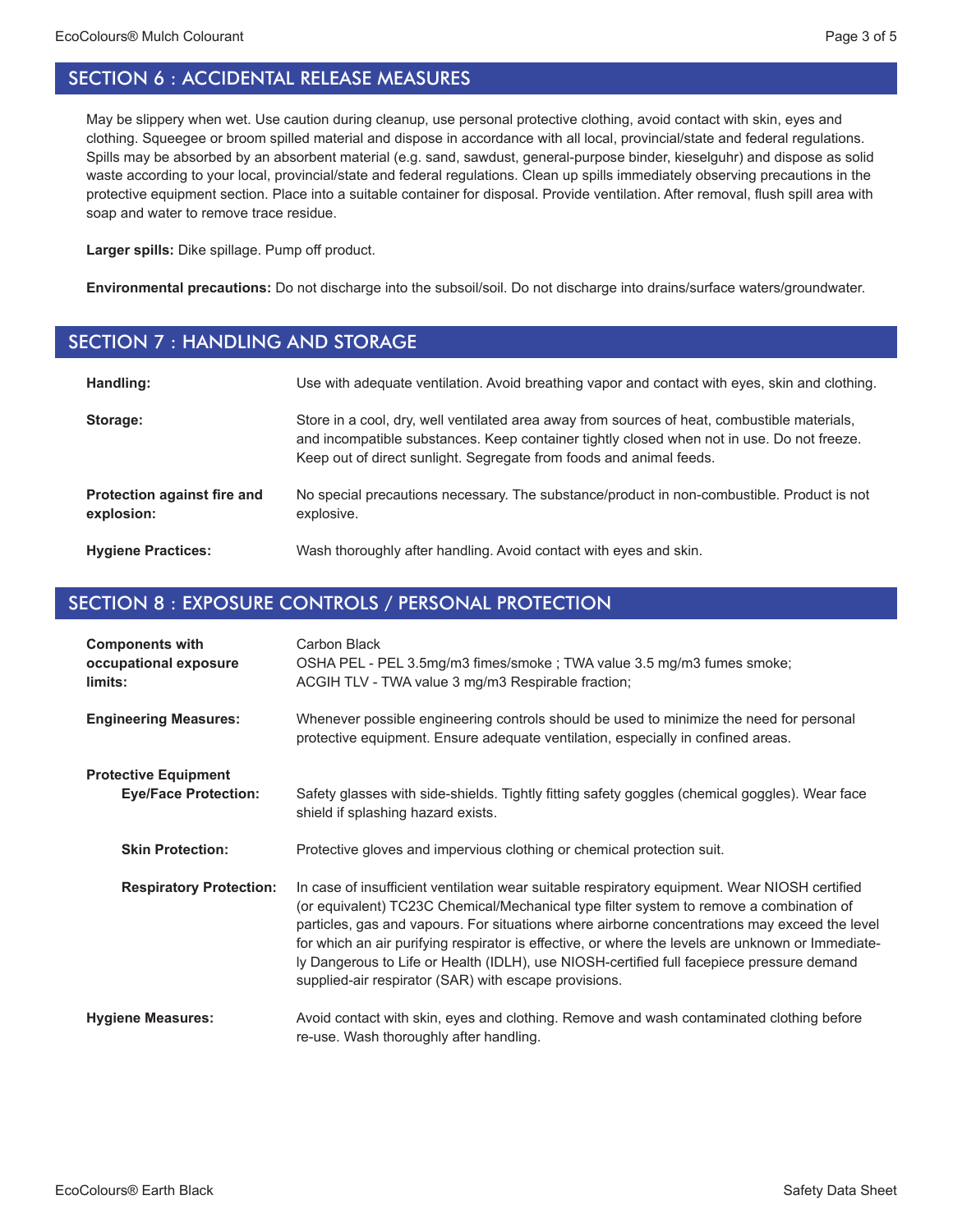### SECTION 9 : PHYSICAL AND CHEMICAL PROPERTIES

| Appearance:                       | Viscous liquid                                                                               |
|-----------------------------------|----------------------------------------------------------------------------------------------|
| Odor:                             | Mild, Ammonia-like                                                                           |
| <b>Odor Threshold:</b>            | Not applicable.                                                                              |
| Colour:                           | <b>Black</b>                                                                                 |
| <b>Boiling Point:</b>             | Approx 100°                                                                                  |
| <b>Melting Point:</b>             | Not applicable                                                                               |
| Density:                          | Approx 1.20 g/cm3 (approx 20°C)                                                              |
| Solubility:                       | Not applicable                                                                               |
| <b>Vapor Density:</b>             | Not applicable                                                                               |
| <b>Vapor Pressure:</b>            | Approx 23 hPa (approx 20°C) infomation applies to solvent                                    |
| <b>Evaporation Rate:</b>          | Not applicable                                                                               |
| pH:                               | approx 8 - 10 (undiluted)                                                                    |
| <b>Viscosity:</b>                 | <b>78 KU</b>                                                                                 |
| <b>Flammability:</b>              | No indication of flammability (based on chemical structure)                                  |
| <b>Flash Point:</b>               | Not applicable                                                                               |
| <b>Freezing Point:</b>            | $32^{\circ}$ F / 0 $^{\circ}$ C                                                              |
| Partition coefficient: n-octa-    |                                                                                              |
| nol/water;                        | Not applicable                                                                               |
| <b>Auto-ignition temperature:</b> | Based on the water content the product does not ignite                                       |
| <b>Decomposition temperature:</b> | No information available                                                                     |
| Initial boiling point and         |                                                                                              |
| boiling range:                    | Not applicable                                                                               |
| Upper/lower flammability or       | As a result of our experience with this product and our knowledge we do not expect any       |
| explosive limits:                 | hazard as long as the product is used aappropriately and in accordance with the intended use |
|                                   |                                                                                              |

### SECTION 10 : STABILITY AND REACTIVITY

| <b>Chemical Stability:</b>       | Stable under normal temperatures and pressures.                                            |
|----------------------------------|--------------------------------------------------------------------------------------------|
| <b>Hazardous Polymerization:</b> | Not reported.                                                                              |
| <b>Conditions to Avoid:</b>      | Heat, flames, incompatible materials, freezing - see SDS Section 7 - Handling and Storage. |
| <b>Incompatible Materials:</b>   | Strong oxidizing agents. Strong acids and bases.                                           |

#### SECTION 11 : TOXICOLOGICAL INFORMATION

Inhalation. Skin. Eyes. **Route of Entry:**

No hazardous materials present. This product does not contain any ingredient designated by IARC, NTP, ACGIH, WHMIS, EC or OSHA, as probable or suspected human carcinogens. **Toxicological:**

Assessment of carcinogenicity: The product has not been tested. The statement has been derived from the properties of the individual components. The results of various animal studies gave no indication of a carcinogenic effect. **Carcinogenicity:**

--------------------------------

Information on carbon black Assessment of carcinogenicity: IARC (International Agency for Research on Cancer) has classified this substance as group 2B (The agent is possibly carcinogenic to humans). In long-term animal studies in which the substance was given by inhalation in high concentrations, a carcinogenic effect was observed. A clear indication of an increased risk of cancer in humans has so far not been shown. No carcinogenic potential can be deduced from other studies with rats and mice. The American Conference of Governmental Industrial Hygienists (ACGIH) has classified this substance as Group A3 - animal carcinogen.